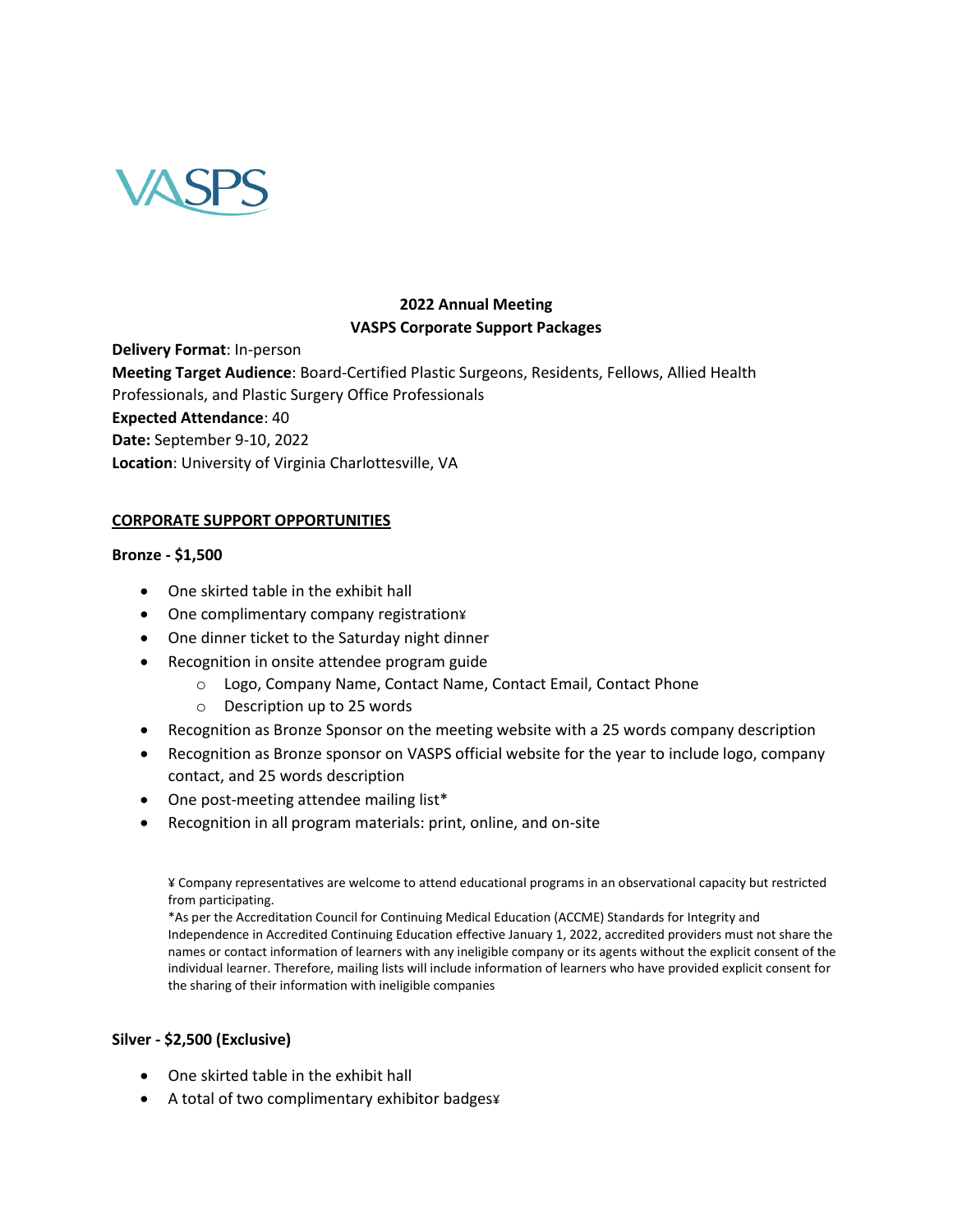- Two dinner ticket to the Saturday night dinner
- One five-minute presentation in the exhibit hall during a break
- Recognition in onsite program guide
	- o Logo, Company Name, Contact Name, Contact Email, Contact Phone
	- o Description up to 50 words
- Recognition as Silver Sponsor on the meeting website with a 50-words company description
- Recognition as Silver sponsor on VASPS official website for the year to include logo, company contact, and 50 words description
- One post-meeting attendee mailing list\*
- Recognition in all program materials: print, online, and on-site ¥ Company representatives are welcome to attend educational programs in an observational capacity but restricted from participating.

\*As per the Accreditation Council for Continuing Medical Education (ACCME) Standards for Integrity and Independence in Accredited Continuing Education effective January 1, 2022, accredited providers must not share the names or contact information of learners with any ineligible company or its agents without the explicit consent of the individual learner. Therefore, mailing lists will include information of learners who have provided explicit consent for the sharing of their information with ineligible companies

### **Gold - \$5,000 (Exclusive)**

- One skirted table in the exhibit hall
- A total of two complimentary exhibitor badges¥
- Two dinner ticket to the Saturday night dinner
- One ten-minute presentation in the exhibit hall during lunch
- Recognition in onsite program book
	- o Logo, Company Name, Contact Name, Contact Email, Contact Phone
	- o Description up to 50 words
- One printed insert or product sample in registration folder
- One half-page advertisement in the program guide
- Recognition as Gold sponsor on the meeting website with a 50-words company description
- Recognition as Gold sponsor on VASPS official website for the year to include logo, company contact, and 50 words description
- One pre- and post-meeting attendee mailing list\*
- Recognition in all program materials: print, online, and on-site

¥ Company representatives are welcome to attend educational programs in an observational capacity but restricted from participating.

\*As per the Accreditation Council for Continuing Medical Education (ACCME) Standards for Integrity and Independence in Accredited Continuing Education effective January 1, 2022, accredited providers must not share the names or contact information of learners with any ineligible company or its agents without the explicit consent of the individual learner. Therefore, mailing lists will include information of learners who have provided explicit consent for the sharing of their information with ineligible companies

### **Platinum - \$7,500 (Exclusive)**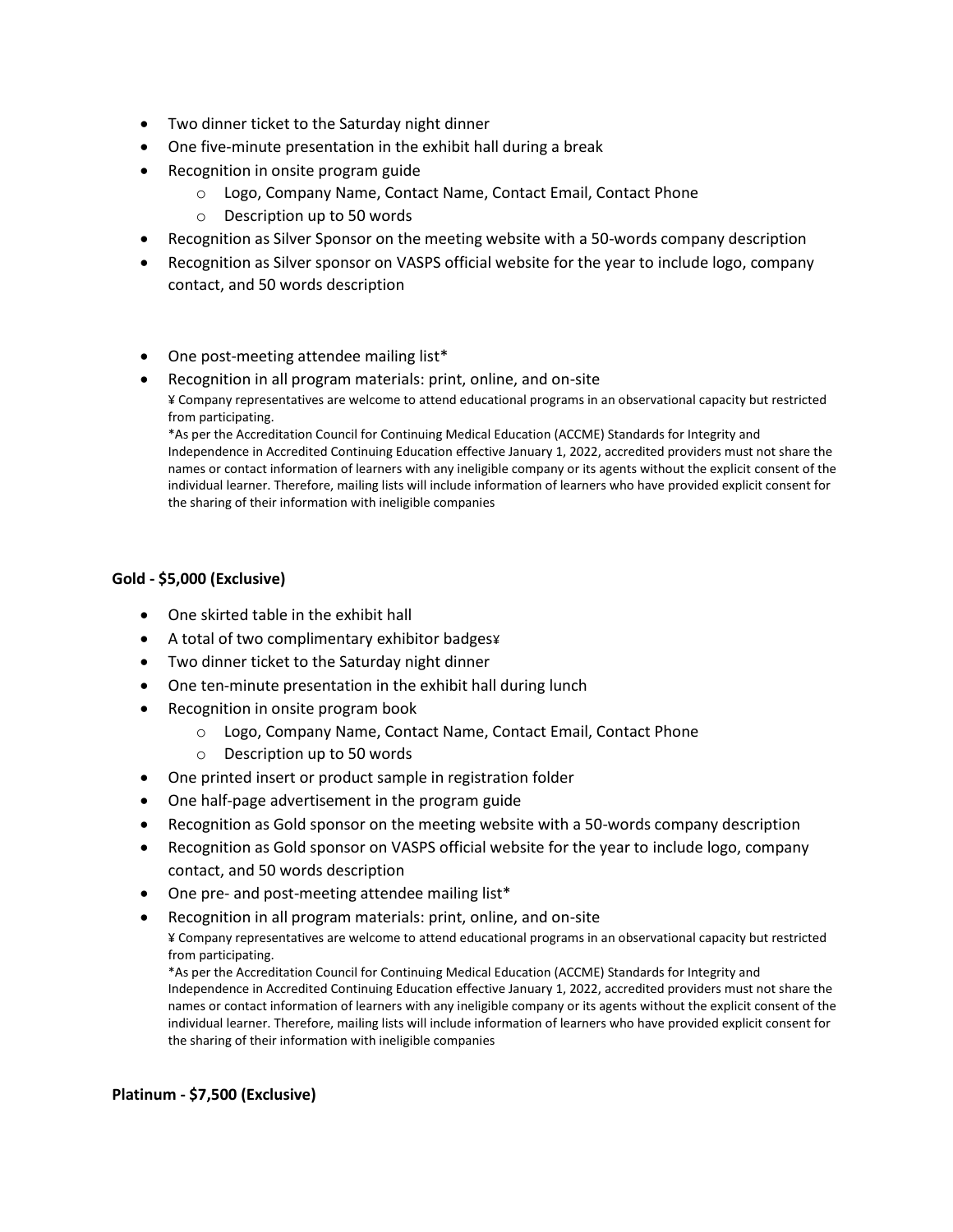- One skirted table in the exhibit hall with priority placement
- A total of three complimentary exhibitor badges¥
- Two dinner tickets to the Saturday night dinner
- One 10-minute presentation in the exhibit hall theatre during dinner
- Exclusive sponsor of the Networking Dinner with five minutes to speak
- Full page advertisement in the attendee program guide
- Recognition in onsite program book
	- o Logo, Company Name, Contact Name, Contact Email, Contact Phone
	- o Description up to 100 words
- Recognition as Platinum sponsor on the meeting website with a 100-words company description
- Recognition as Platinum sponsor on VASPS official website for the year to include logo, company contact, and 100 words description
- One product sample and one insert in registration folder
- One pre- and post-meeting attendee mailing list\*
- Recognition in all program materials: print, online, and on-site

¥ Company representatives are welcome to attend educational programs in an observational capacity but restricted from participating.

\*As per the Accreditation Council for Continuing Medical Education (ACCME) Standards for Integrity and Independence in Accredited Continuing Education effective January 1, 2022, accredited providers must not share the names or contact information of learners with any ineligible company or its agents without the explicit consent of the individual learner. Therefore, mailing lists will include information of learners who have provided explicit consent for the sharing of their information with ineligible companies

Registration Insert- \$1,000

• Printed insert or sample in registration folder

"Know Before You Go" Email Sponsor - \$1,000

- Exclusive Opportunity
- Sponsor logo prominently placed at the bottom of the email sent to all attendees
- Sponsor logo linked to external website
- Opportunity to add one resource item attachment to email

"Thank You" Email Sponsor - \$1,000

- Exclusive Opportunity
- Sponsor logo prominently placed at the bottom of the email sent to all attendees
- Sponsor logo linked to external website
- Opportunity to add one resource item attachment to email